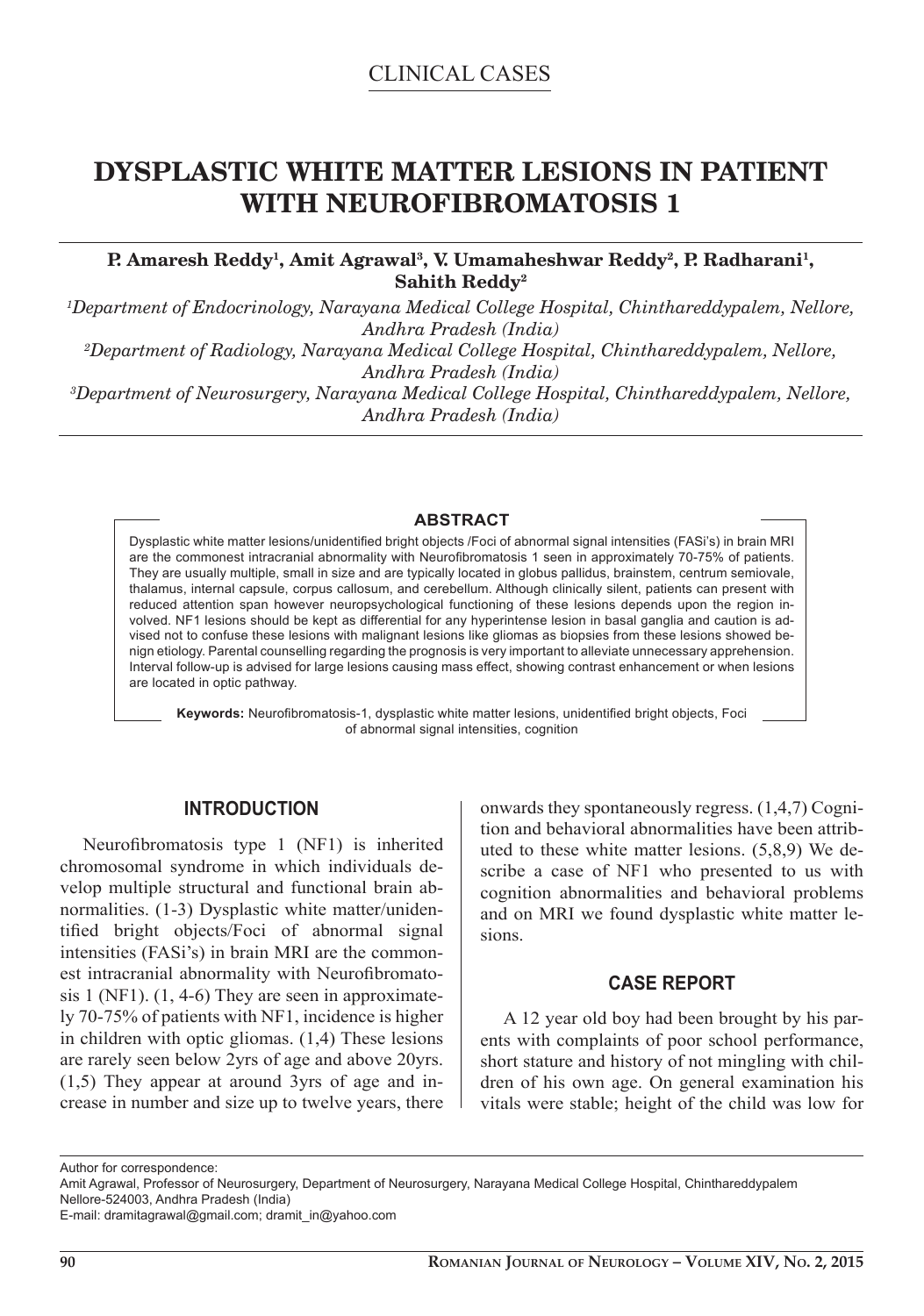his age, skin examination showed 9 café eu lait spots (0.6-1.3 cms size), few subcutaneous swellings over the body. His IQ was mildly low for his age. Skeletal survey with plain radiographs did not reveal any abnormality. Bone age was appropriate, CNS examination revealed normal power and reflexes. Ophthalmic examination was normal. Diagnosis of Neurofibromatosis type 1 was confirmed based on above findings. Thyroid hormone levels, Growth hormone levels were normal. MRI was advised to rule out central causes of short stature (Hypothalamopituitary axis) as well as to look for associated cerebral manifestations of NF1. MRI was performed on 3T GE Hdxt 750W MR machine. MRI showed asymmetrical hyperintensities in globus pallidus (Figure 1) and small punctuate hyperintense lesion in right cerebral hemisphere (Figure 2).

#### **DISCUSSION**

Dysplastic white matter lesions (DWMLs) are hyperintense foci on T2 and FLAIR sequences of MRI in patients with NF1. (1,5) They are usually multiple and less than 2 cms in size and are typically located in globus pallidus, brainstem, centrum semiovale, thalamus, internal capsule, corpus callosum, and cerebellum. (1,3,5) DWMLs occur due to disorderly myelin metabolism resulting in early edema, vacuolization (Spongiform changes – Hyperintensity on T2 and FLAIR) followed by degeneration of neurons, so as the time progresses these hyperintense lesions disappear. (1, 3-5) Lesions in general are clinically silent, Goh etal in their study showed that patients with these lesions tend to have



*FIGURE 2. Axial T2W image of cerebellum showing small punctate T2 hyperintense lesion in the right cerebellum*

reduced attention span. (9) Moore etal showed neuropsychological functioning of these lesions depends upon region involved and they proposed that whenever thalamus is involved patients have greater intellectual impairment. Involvement of the basal ganglia, brainstem and cerebellum are asymptomatic. (10) On imaging, these lesions are mildly hyperintense on T1 and do not show mass effect or contrast enhancement. (1) Neuronal destruction causes increased diffusivity and apparent diffusion coefficient values. (7,11) Ferraz-Filho demonstrat-



*FIGURE 1. Axial and coronal T2 weighted MR images showing subtle asymmetrical T2 hyperintense lesions in globus pallidus replacing normal hypointensity*